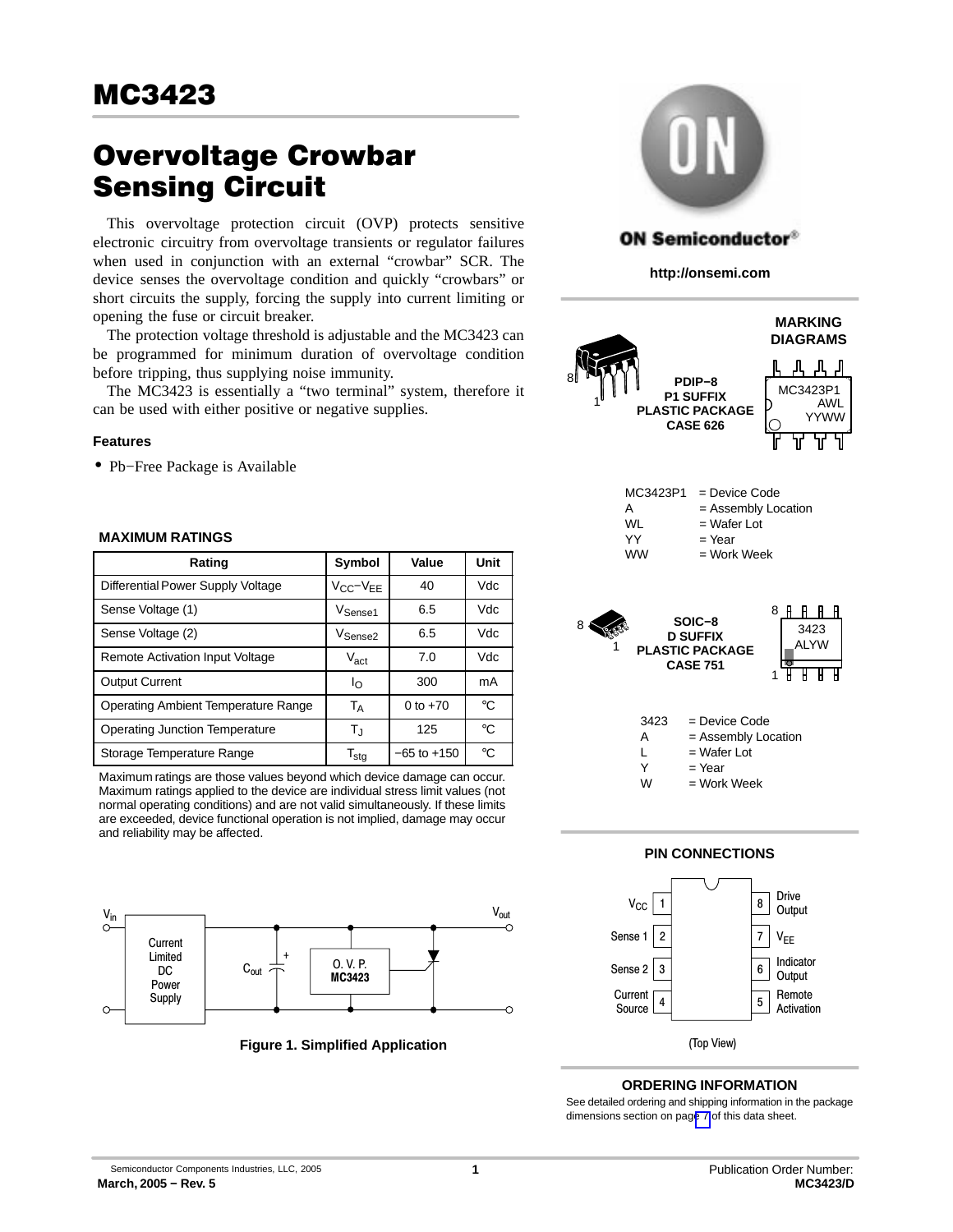# **MC3423**

| <b>ELECTRICAL CHARACTERISTICS</b> (5.0 V $\leq$ V <sub>CC</sub> – V <sub>EE</sub> $\leq$ 36 V, T <sub>low</sub> < T <sub>A</sub> , T <sub>high</sub> , unless otherwise noted.) |  |  |
|---------------------------------------------------------------------------------------------------------------------------------------------------------------------------------|--|--|
|---------------------------------------------------------------------------------------------------------------------------------------------------------------------------------|--|--|

| <b>Characteristics</b>                                                                                                               | Symbol                                      | Min                      | Typ           | Max          | Unit     |
|--------------------------------------------------------------------------------------------------------------------------------------|---------------------------------------------|--------------------------|---------------|--------------|----------|
| Supply Voltage Range                                                                                                                 | $V_{CC}-V_{EE}$                             | 4.5                      |               | 40           | Vdc      |
| Output Voltage ( $IO$ = 100 mA)                                                                                                      | $V_{\rm O}$                                 | $V_{CC}$ -2.2            | $V_{CC}$ -1.8 |              | Vdc      |
| Indicator Output Voltage ( $I_{O(Ind)} = 1.6$ mA)                                                                                    | $V_{OL}$ (Ind)                              | —                        | 0.1           | 0.4          | Vdc      |
| Sense Trip Voltage $(T_A = 25^{\circ}C)$                                                                                             | V <sub>Sense1,</sub><br>V <sub>Sense2</sub> | 2.45                     | 2.6           | 2.75         | Vdc      |
| Temperature Coefficient of V <sub>Sense1</sub> (Figure 2)                                                                            | TCV <sub>S1</sub>                           |                          | 0.06          |              | $\%$ /°C |
| <b>Remote Activation Input Current</b><br>$(V_{IH} = 2.0 V, V_{C}C - V_{FF} = 5.0 V)$<br>$(V_{IL} = 0.8 V, V_{CC} - V_{EE} = 5.0 V)$ | ŀщ<br>ŀμ                                    | —                        | 5.0<br>$-120$ | 40<br>$-180$ | μA       |
| Source Current                                                                                                                       | <b>I</b> Source                             | 0.1                      | 0.2           | 0.3          | mA       |
| Output Current Risetime ( $T_A = 25^{\circ}C$ )                                                                                      | t <sub>r</sub>                              | $\overline{\phantom{0}}$ | 400           |              | mA/us    |
| Propagation Delay Time ( $T_A = 25^{\circ}C$ )                                                                                       | $t_{\rm pd}$                                | -                        | 0.5           |              | μS       |
| <b>Supply Current</b>                                                                                                                | ΙD                                          |                          | 6.0           | 10           | mA       |

NOTES:  $T_{low}$  to  $T_{high} = 0^{\circ}$  to +70 $^{\circ}$ C



## **Figure 2. Representative Block Diagram**

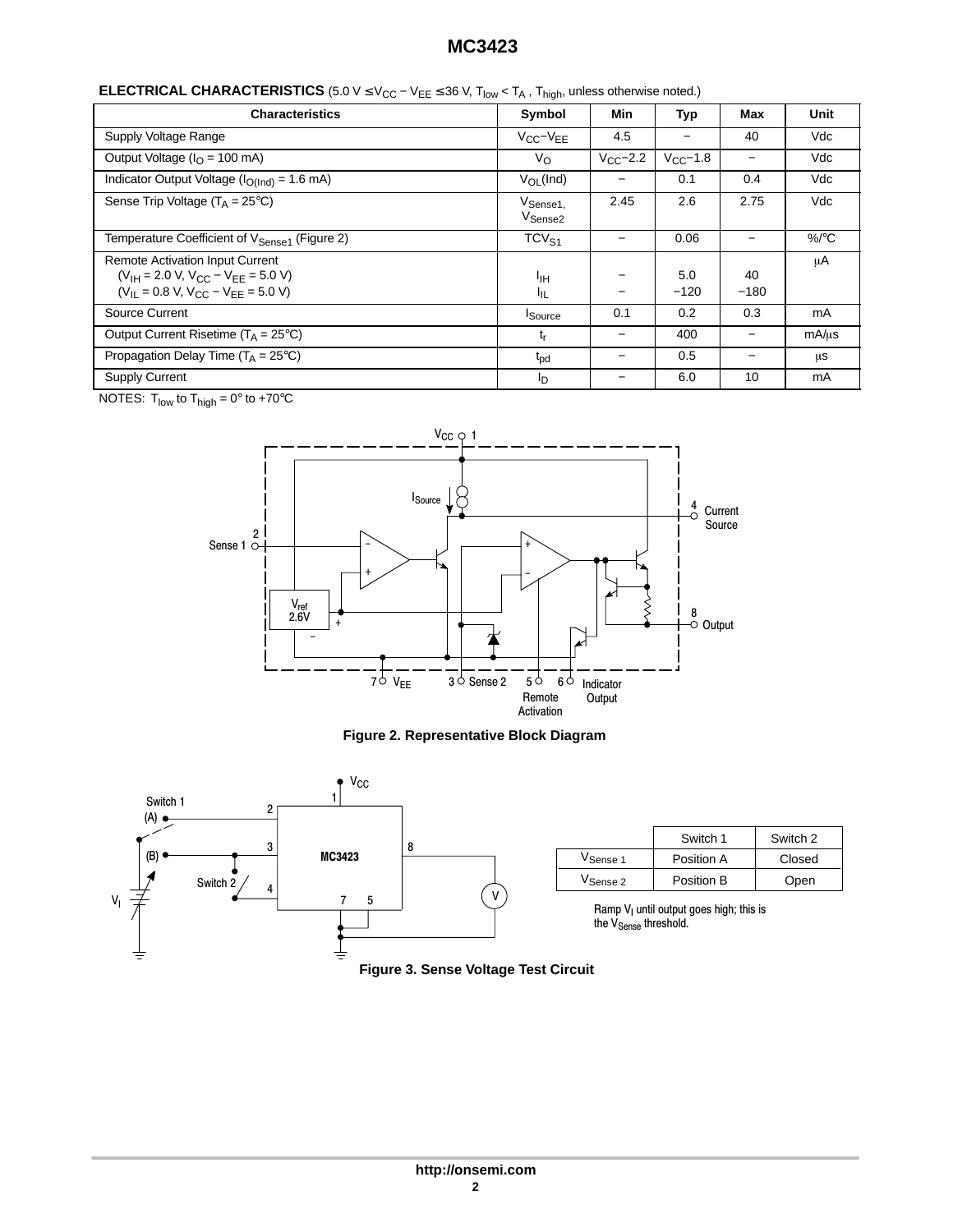

 $R2 \le 10 k\Omega$  for minimum drift  $V_{\text{trip}} = V_{\text{ref}} \left( 1 + \frac{R1}{R2} \right) \approx 2.6 \text{ V} \left( 1 + \frac{R1}{R2} \right)$ 

For minimum value of R<sub>G</sub>, see Figure 9.

\*See text for explanation.

**Figure 4. Basic Circuit Configuration**



**Figure 5. Circuit Configuration for Supply Voltage Above 36 V**



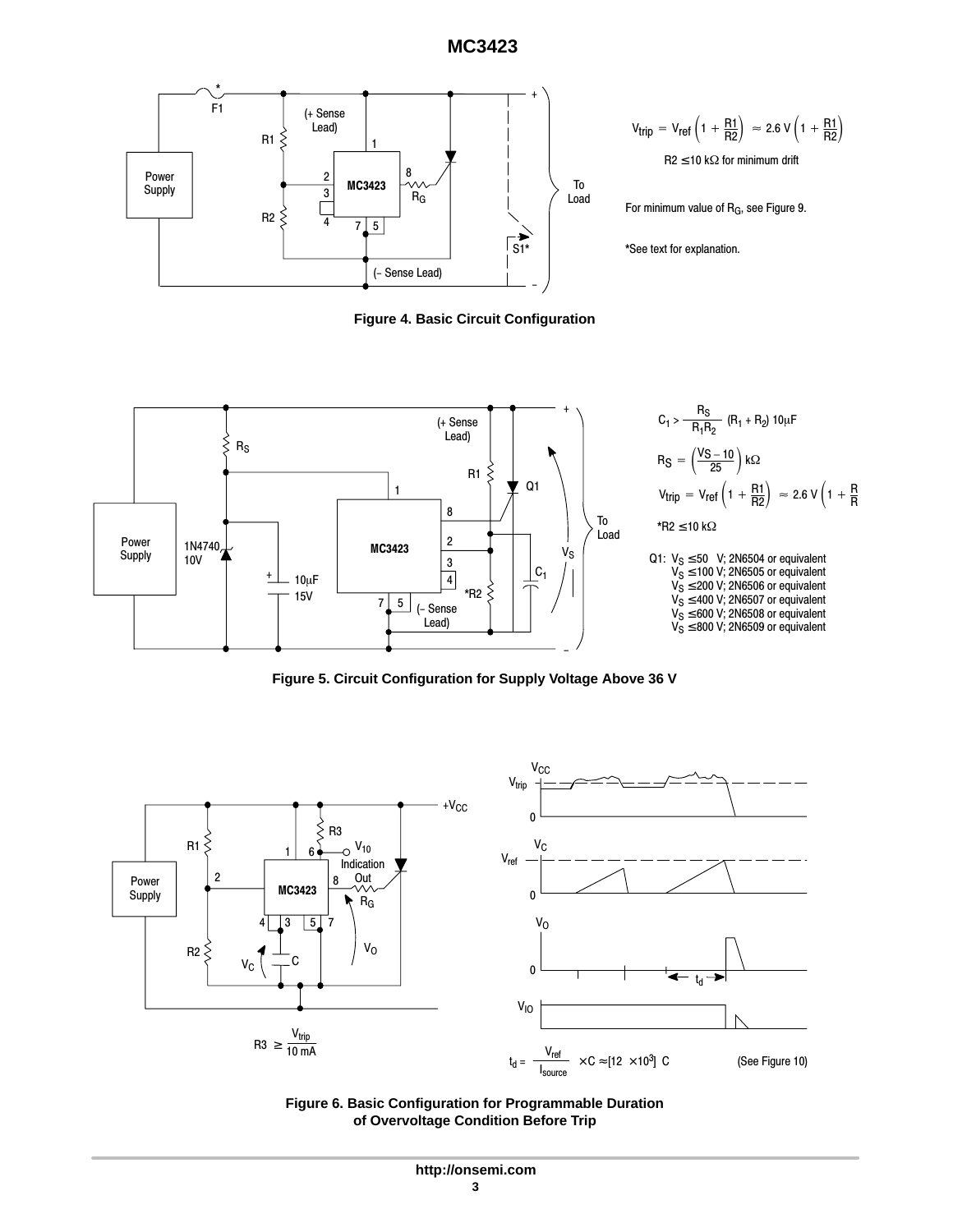#### **APPLICATION INFORMATION**

#### **Basic Circuit Configuration**

The basic circuit configuration of the MC3423 OVP is shown in Figure 3 for supply voltages from 4.5 V to 36 V, and in Figure 4 for trip voltages above 36 V. The threshold or trip voltage at which the MC3423 will trigger and supply gate drive to the crowbar SCR, Q1, is determined by the selection of R1 and R2. Their values can be determined by the equation given in Figures 3 and 4, or by the graph shown in Figure 8. The minimum value of the gate current limiting resistor,  $R_G$ , is given in Figure 9. Using this value of  $R_G$ , the SCR, Q1, will receive the greatest gate current possible without damaging the MC3423. If lower output currents are required, RG can be increased in value. The switch, S1, shown in Figure 3 may be used to reset the crowbar. Otherwise, the power supply, across which the SCR is connected, must be shut down to reset the crowbar. If a non current−limited supply is used, a fuse or circuit breaker, F1, should be used to protect the SCR and/or the load.

The circuit configurations shown in Figures 3 and 4 will have a typical propagating delay of 1.0 µs. If faster operation is desired, Pin 3 may be connected to Pin 2 with Pin 4 left floating. This will result in decreasing the propagating delay to approximately  $0.5$   $\mu$ s at the expense of a slightly increased TC for the trip voltage value.

#### **Configuration for Programmable Minimum Duration of Overvoltage Condition Before Tripping**

In many instances, the MC3423 OVP will be used in a noise environment. To prevent false tripping of the OVP circuit by noise which would not normally harm the load, MC3423 has a programmable delay feature. To implement this feature, the circuit configuration of Figure 5 is used. In this configuration, a capacitor is connected from Pin 3 to  $V_{EE}$ . The value of this capacitor determines the minimum duration of the overvoltage condition which is necessary to trip the OVP. The value of C can be found from Figure 10. The circuit operates in the following manner: When  $V_{CC}$ rises above the trip point set by R1 and R2, an internal current source (Pin 4) begins charging the capacitor, C, connected to Pin 3. If the overvoltage condition disappears before this occurs, the capacitor is discharged at a rate  $\approx 10$ times faster than the charging rate, resetting the timing feature until the next overvoltage condition occurs.

Occasionally, it is desired that immediate crowbarring of the supply occur when a high overvoltage condition occurs, while retaining the false tripping immunity of Figure 5. In this case, the circuit of Figure 6 can be used. The circuit will operate as previously described for small overvoltages, but will immediately trip if the power supply voltage exceeds  $V_{Z1}$  + 1.4 V.



#### **Figure 7. Configuration for Programmable Duration of Overvoltage Condition Before Trip/With Immediate Trip at High Overvoltages**

#### **Additional Features**

#### **1. Activation Indication Output**

An additional output for use as an indicator of OVP activation is provided by the MC3423. This output is an open collector transistor which saturates when the OVP is activated. In addition, it can be used to clock an edge triggered flip−flop whose output inhibits or shuts down the power supply when the OVP trips. This reduces or eliminates the heatsinking requirements for the crowbar SCR.

#### **2. Remote Activation Input**

Another feature of the MC3423 is its remote activation input, Pin 5. If the voltage on this CMOS/TTL compatible input is held below 0.8 V, the MC3423 operates normally. However, if it is raised to a voltage above 2.0 V, the OVP output is activated independent of whether or not an overvoltage condition is present. It should be noted that Pin 5 has an internal pullup current source. This feature can be used to accomplish an orderly and sequenced shutdown of system power supplies during a system fault condition. In addition, the activation indication output of one MC3423 can be used to activate another MC3423 if a single transistor inverter is used to interface the former's indication output to the latter's remote activation input, as shown in Figure 7. In this circuit, the indication output (Pin 6) of the MC3423 on power supply 1 is used to activate the MC3423 associated with power supply 2. Q1 is any small PNP with adequate voltage rating.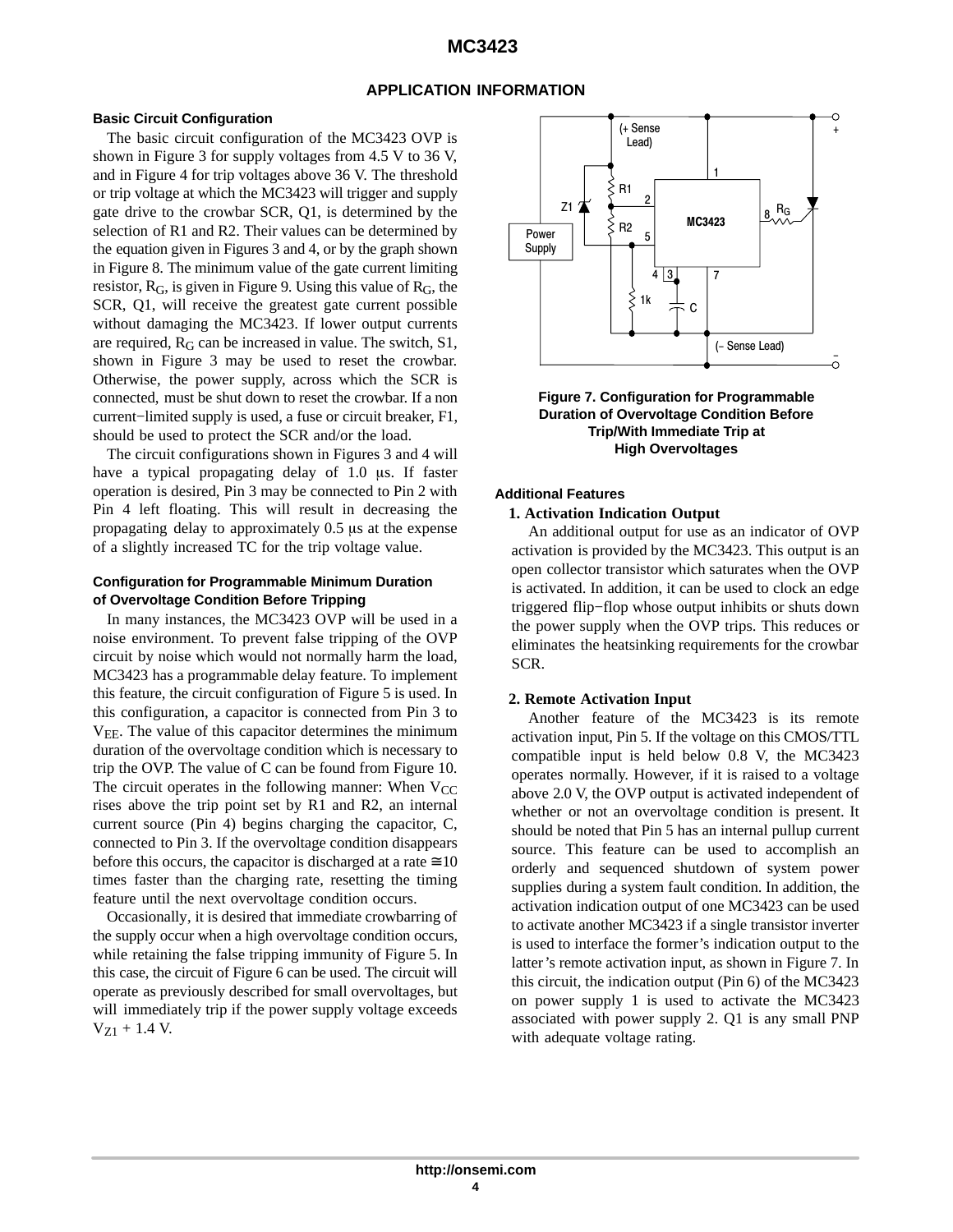

**Figure 8. Circuit Configuration for Activating One MC3423 from Another**

Note that both supplies have their negative output leads tied together (i.e., both are positive supplies). If their positive leads are common (two negative supplies) the emitter of Q1 would be moved to the positive lead of supply 1 and R1 would therefore have to be resized to deliver the appropriate drive to Q1.

#### **Crowbar SCR Considerations**

Referring to Figure 11, it can be seen that the crowbar SCR, when activated, is subject to a large current surge from the output capacitance,  $C_{\text{out}}$ . This capacitance consists of the power supply output caps, the load's decoupling caps, and in the case of Figure 11A, the supply's input filter caps. This surge current is illustrated in Figure 12, and can cause SCR failure or degradation by any one of three mechanisms: di/dt, absolute peak surge, or  $I<sup>2</sup>t$ . The interrelationship of these failure methods and the breadth of the applications make specification of the SCR by the semiconductor manufacturer difficult and expensive. Therefore, the designer must empirically determine the SCR and circuit elements which result in reliable and effective OVP operation. However, an understanding of the factors which influence the SCR's di/dt and surge capabilities simplifies this task.

## **di/dt**

As the gate region of the SCR is driven on, its area of conduction takes a finite amount of time to grow, starting as a very small region and gradually spreading. Since the anode current flows through this turned−on gate region, very high current densities can occur in the gate region if high anode currents appear quickly (di/dt). This can result in immediate destruction of the SCR or gradual degradation of its forward blocking voltage capabilities − depending on the severity of the occasion.





**Figure 10. Minimum RG versus Supply Voltage**



**Figure 11. Capacitance versus Minimum Overvoltage Duration**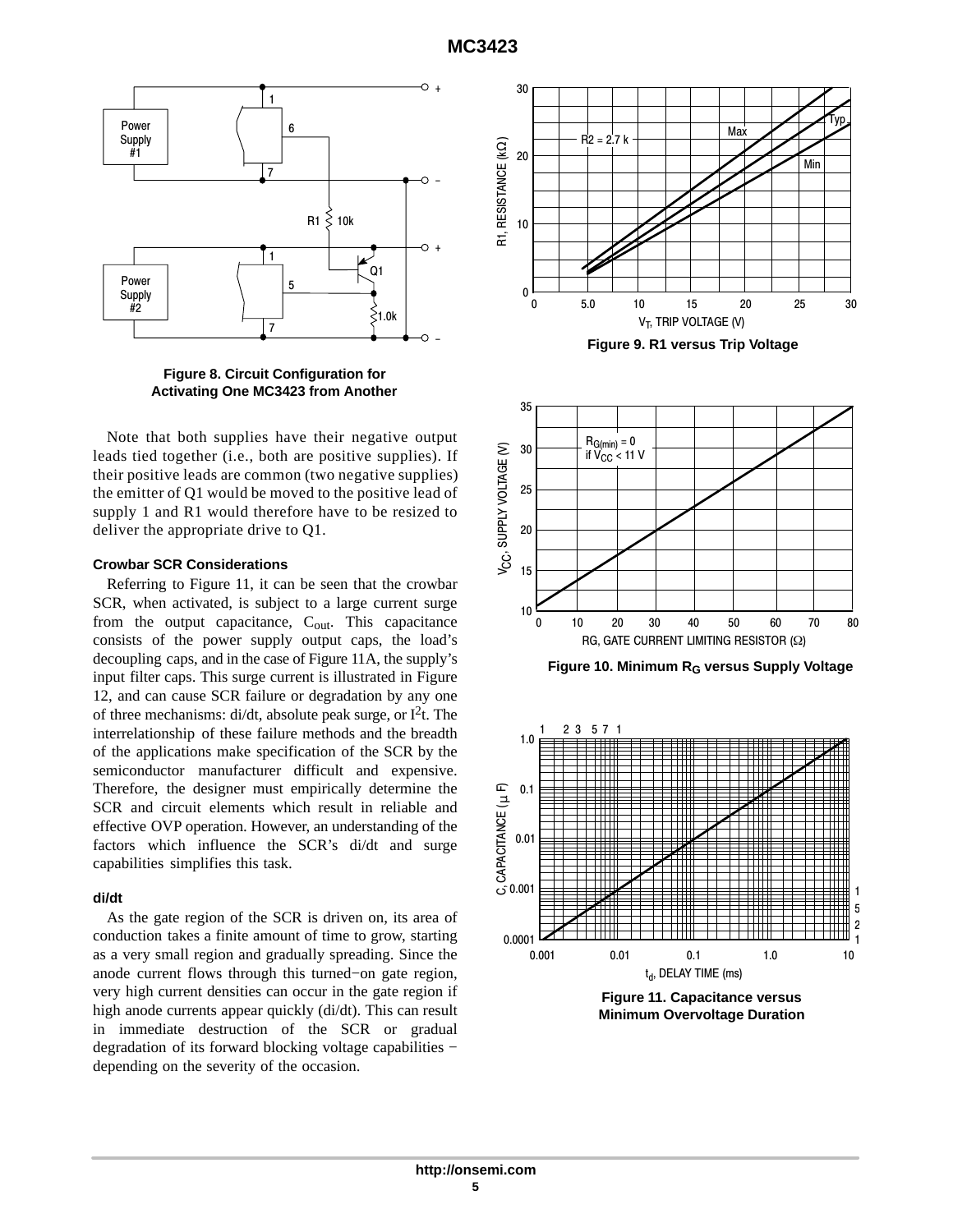

**Figure 12. Typical Crowbar OVP Circuit Configurations**



**Figure 13. Crowbar SCR Surge Current Waveform**



**Figure 14. Circuit Elements Affecting SCR Surge and di/dt**

The usual design compromise then is to use a garden variety fuse (3AG or 3AB style) which cannot be relied on to blow before the thyristor does, and trust that if the SCR does fail, it will fail short circuit. In the majority of the designs, this will be the case, though this is difficult to guarantee. Of course, a sufficiently high surge will cause an open. These comments also apply to the fuse in Figure 11B.

The value of di/dt that an SCR can safely handle is influenced by its construction and the characteristics of the gate drive signal. A center−gate−fire SCR has more di/dt capability than a corner−gate−fire type, and heavily overdriving (3 to 5 times  $I<sub>GT</sub>$ ) the SCR gate with a fast  $<$ 1.0 µs rise time signal will maximize its di/dt capability. A typical maximum number in phase control SCRs of less than 50 A(RMS) rating might be  $200$  A/ $\mu$ s, assuming a gate current of five times  $I_{GT}$  and  $< 1.0$  µs rise time. If having done this, a di/dt problem is seen to still exist, the designer can also decrease the di/dt of the current waveform by adding inductance in series with the SCR, as shown in Figure 13. Of course, this reduces the circuit's ability to rapidly reduce the DC bus voltage and a tradeoff must be made between speedy voltage reduction and di/dt.

#### **Surge Current**

If the peak current and/or the duration of the surge is excessive, immediate destruction due to device overheating will result. The surge capability of the SCR is directly proportional to its die area. If the surge current cannot be reduced (by adding series resistance − see Figure 13) to a safe level which is consistent with the systems requirements for speedy bus voltage reduction, the designer must use a higher current SCR. This may result in the average current capability of the SCR exceeding the steady state current requirements imposed by the DC power supply.

#### **A WORD ABOUT FUSING**

Before leaving the subject of the crowbar SCR, a few words about fuse protection are in order. Referring back to Figure 11A, it will be seen that a fuse is necessary if the power supply to be protected is not output current limited. This fuse is not meant to prevent SCR failure but rather to prevent a fire!

In order to protect the SCR, the fuse would have to possess an  $I<sup>2</sup>t$  rating less than that of the SCR and yet have a high enough continuous current rating to survive normal supply output currents. In addition, it must be capable of successfully clearing the high short circuit currents from the supply. Such a fuse as this is quite expensive, and may not even be available.

#### **CROWBAR SCR SELECTION GUIDE**

As an aid in selecting an SCR for crowbar use, the following selection guide is presented.

| <b>Device</b>    | <b>IRMS</b> | <b>IFSM</b> | Package           |
|------------------|-------------|-------------|-------------------|
| 2N6400 Series    | 16 A        | 160 A       | TO-220 Plastic    |
| 2N6504 Series    | 25 A        | 160 A       | TO-220 Plastic    |
| 2N1842 Series    | 16 A        | 125 A       | Metal Stud        |
| 2N2573 Series    | 25 A        | 260 A       | Metal TO-3 Type   |
| 2N681 Series     | 25 A        | 200 A       | <b>Metal Stud</b> |
| MCR3935-1 Series | 35 A        | 350 A       | Metal Stud        |
| MCR81-5 Series   | 80 A        | 1000 A      | <b>Metal Stud</b> |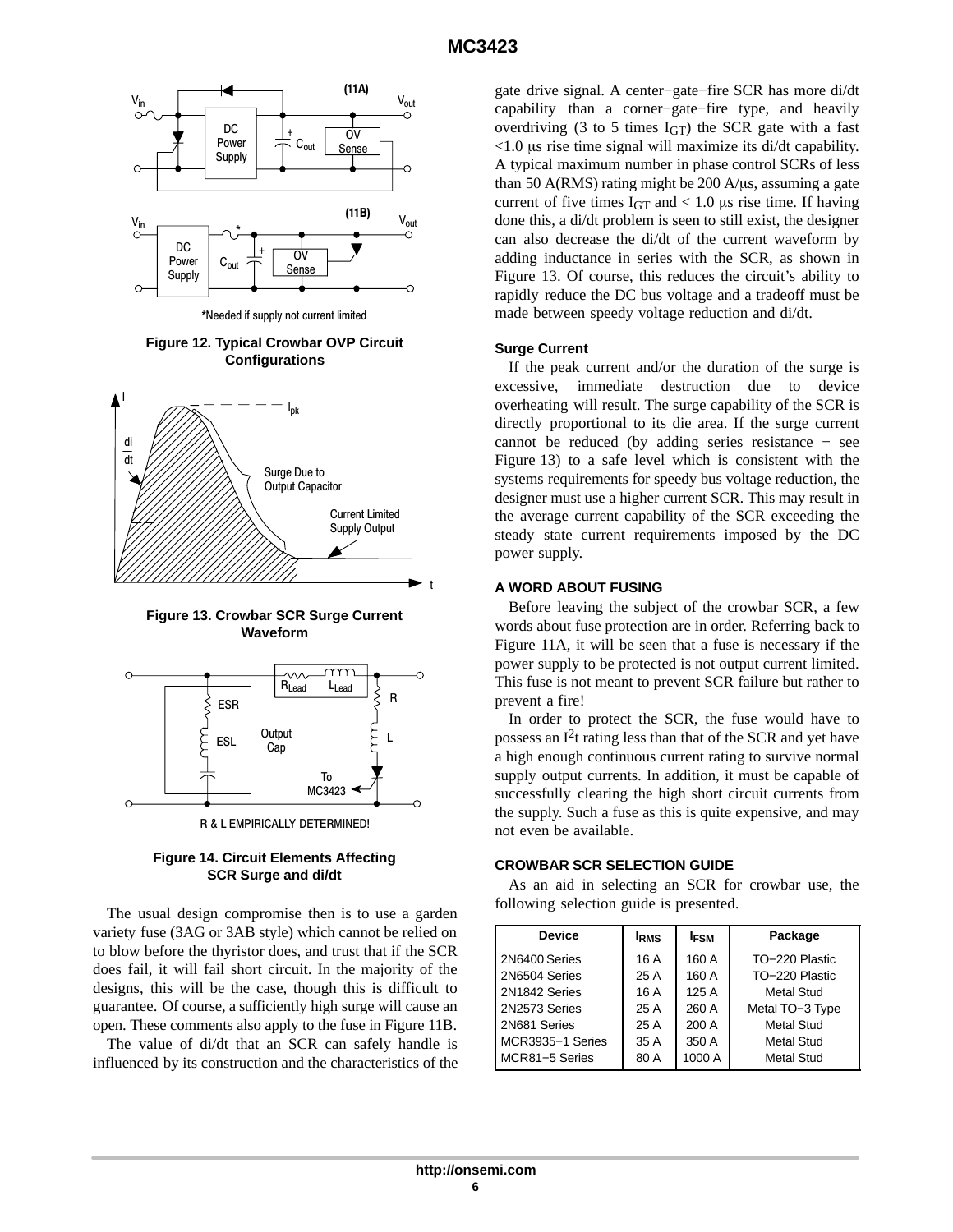## <span id="page-6-0"></span>**ORDERING INFORMATION**

| <b>Device</b> | <b>Operating Temperature Range</b> | Package             | Shipping <sup>†</sup> |
|---------------|------------------------------------|---------------------|-----------------------|
| MC3423D       |                                    | SOIC-8              | 98 Units / Rail       |
| MC3423DG      |                                    | SOIC-8<br>(Pb-Free) | 98 Units / Rail       |
| MC3423DR2     |                                    | SOIC-8              | 2500 Tape & Reel      |
| MC3423DR2G    | $T_A = 0^\circ$ to +70 $^\circ$ C  | SOIC-8<br>(Pb-Free) | 2500 Tape & Reel      |
| MC3423P1      |                                    | PDIP-8              | 1000 Units / Rail     |
| MC3423P1G     |                                    | PDIP-8<br>(Pb-Free) | 1000 Units / Rail     |

†For information on tape and reel specifications, including part orientation and tape sizes, please refer to our Tape and Reel Packaging Specifications Brochure, BRD8011/D.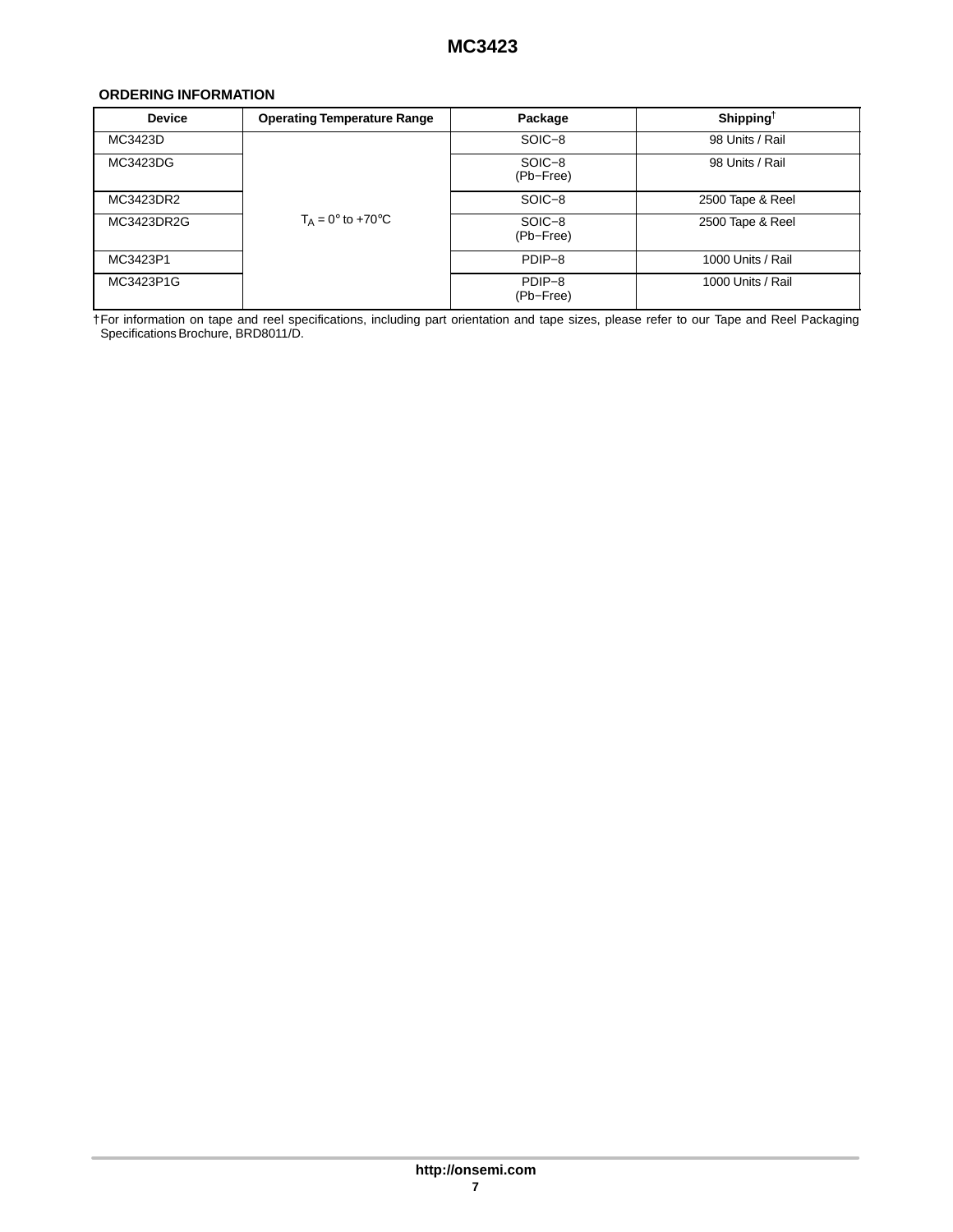## **MC3423**

## **PACKAGE DIMENSIONS**

**PDIP−8 P1 SUFFIX** CASE 626−05 ISSUE L



NOTES:<br>
1. DIMENSION L TO CENTER OF LEAD WHEN<br>
FORMED PARALLEL.<br>
2. PACKAGE CONTOUR OPTIONAL (ROUND OR<br>
SQUARE CORNERS).<br>
3. DIMENSIONING AND TOLERANCING PER ANSI<br>
Y14.5M, 1982.

|     | <b>MILLIMETERS</b> |              | <b>INCHES</b> |              |
|-----|--------------------|--------------|---------------|--------------|
| DIM | MIN                | MAX          | MIN           | <b>MAX</b>   |
| A   | 9.40               | 10.16        | 0.370         | 0.400        |
| в   | 6.10               | 6.60         | 0.240         | 0.260        |
| C   | 3.94               | 4.45         | 0.155         | 0.175        |
| D   | 0.38               | 0.51         | 0.015         | 0.020        |
| F   | 1.02               | 1.78         | 0.040         | 0.070        |
| G   | 2.54 BSC           |              | 0.100 BSC     |              |
| н   | 0.76               | 1.27         | 0.030         | 0.050        |
| J   | 0.20               | 0.30         | 0.008         | 0.012        |
| ĸ   | 2.92               | 3.43         | 0.115         | 0.135        |
| L   | 7.62 BSC           |              | 0.300 BSC     |              |
| M   |                    | $10^{\circ}$ |               | $10^{\circ}$ |
| N   | 0.76               | 1.01         | 0.030         | 0.040        |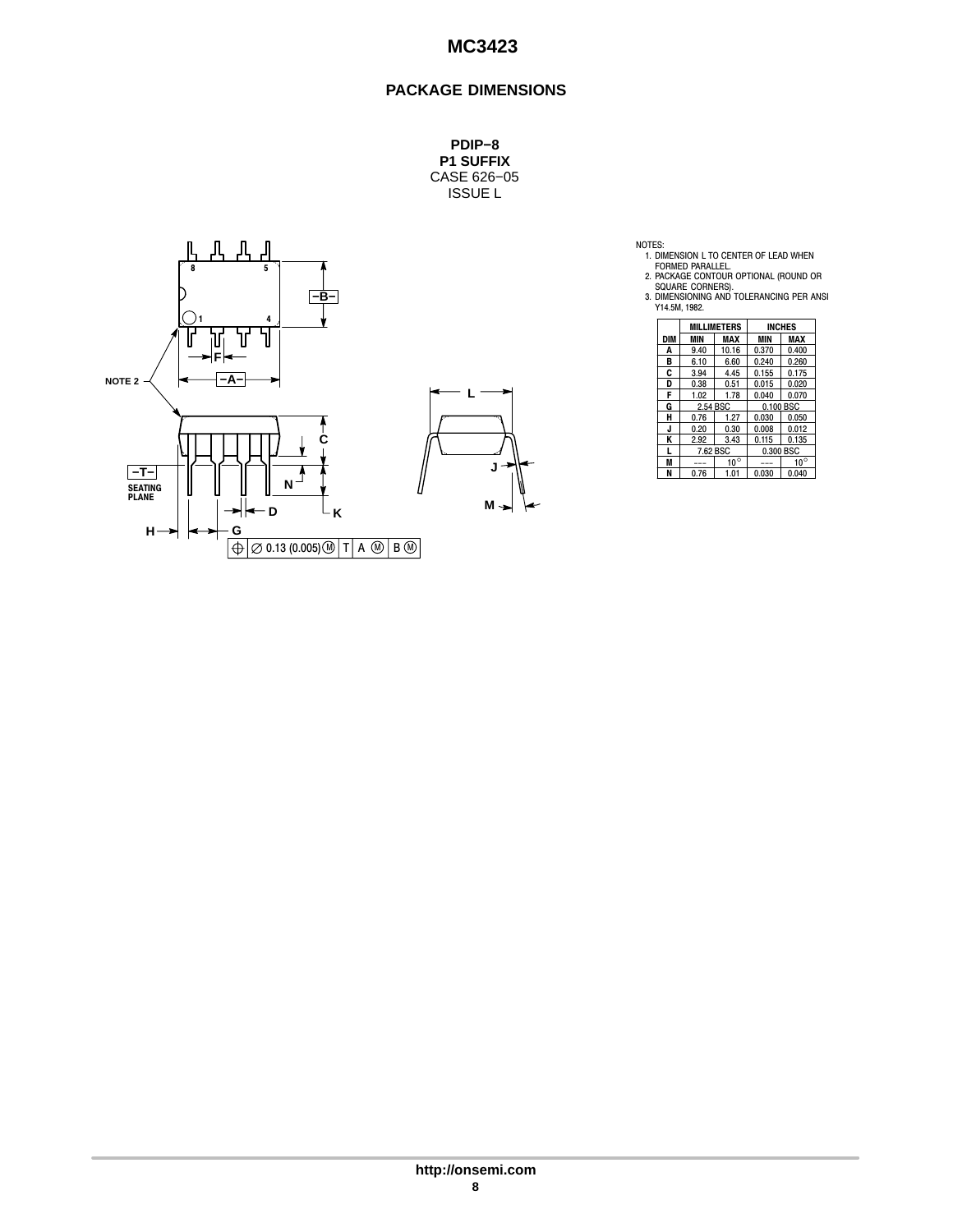**SOIC−8 D SUFFIX** CASE 751−07 ISSUE AE



NOTES:

- 1. DIMENSIONING AND TOLERANCING PER
- 
- 
- ANSI Y14.5M, 1982.<br>2. CONTROLLING DIMENSION: MILLIMETER.<br>3. DIMENSION A AND B DO NOT INCLUDE<br>MOLD PROTRUSION.<br>4. MAXIMUM MOLD PROTRUSION 0.15 (0.006)<br>PER SIDE.
- 5. DIMENSION D DOES NOT INCLUDE DAMBAR PROTRUSION. ALLOWABLE DAMBAR PROTRUSION SHALL BE 0.127 (0.005) TOTAL IN EXCESS OF THE D DIMENSION AT
- MAXIMUM MATERIAL CONDITION. 6. 751−01 THRU 751−06 ARE OBSOLETE. NEW STANDARD IS 751−07.

|     | <b>MILLIMETERS</b> |              | <b>INCHES</b> |              |
|-----|--------------------|--------------|---------------|--------------|
| DIM | MIN                | MAX          | MIN           | <b>MAX</b>   |
| А   | 4.80               | 5.00         | 0.189         | 0.197        |
| в   | 3.80               | 4.00         | 0.150         | 0.157        |
| C   | 1.35               | 1.75         | 0.053         | 0.069        |
| D   | 0.33               | 0.51         | 0.013         | 0.020        |
| G   | 1.27 BSC           |              | 0.050 BSC     |              |
| н   | 0.10               | 0.25         | 0.004         | 0.010        |
| J   | 0.19               | 0.25         | 0.007         | 0.010        |
| ĸ   | 0.40               | 1.27         | 0.016         | 0.050        |
| М   | $\circ$<br>n       | $\circ$<br>8 | $\circ$<br>O  | $\circ$<br>8 |
| N   | 0.25               | 0.50         | 0.010         | 0.020        |
| s   | 5.80               | 6.20         | 0.228         | 0.244        |

**SOLDERING FOOTPRINT\***



\*For additional information on our Pb−Free strategy and soldering details, please download the ON Semiconductor Soldering and Mounting Techniques Reference Manual, SOLDERRM/D.